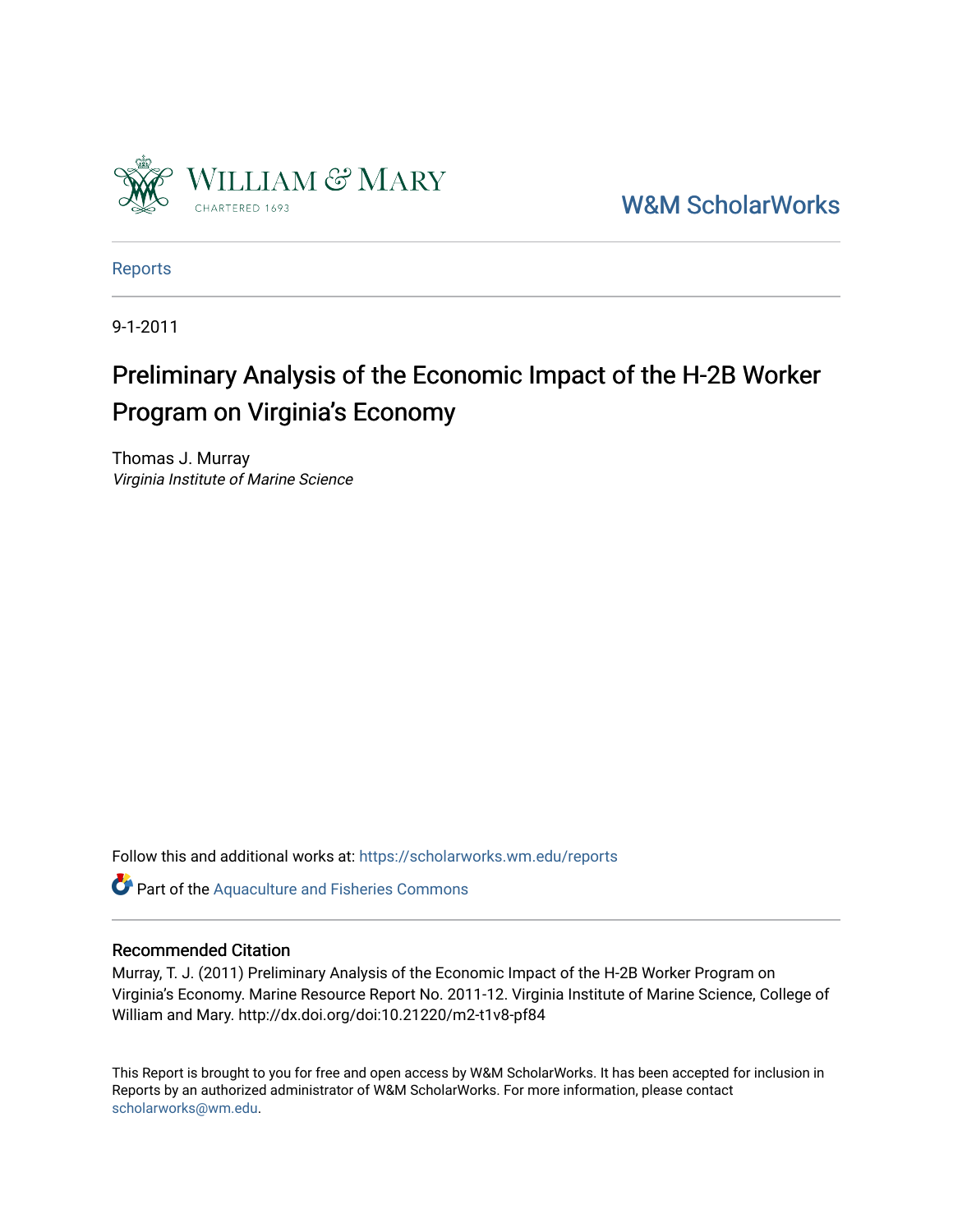# Preliminary Analysis of the Economic Impact of the H-2B Worker Program on Virginia's Economy

By Thomas J. Murray

Associate Director, Advisory Services Program *Virginia Institute of Marine Science*

> *Report requested by the Virginia Seafood Council*

VIMS Marine Resource Report No. 2011-12

September 2011

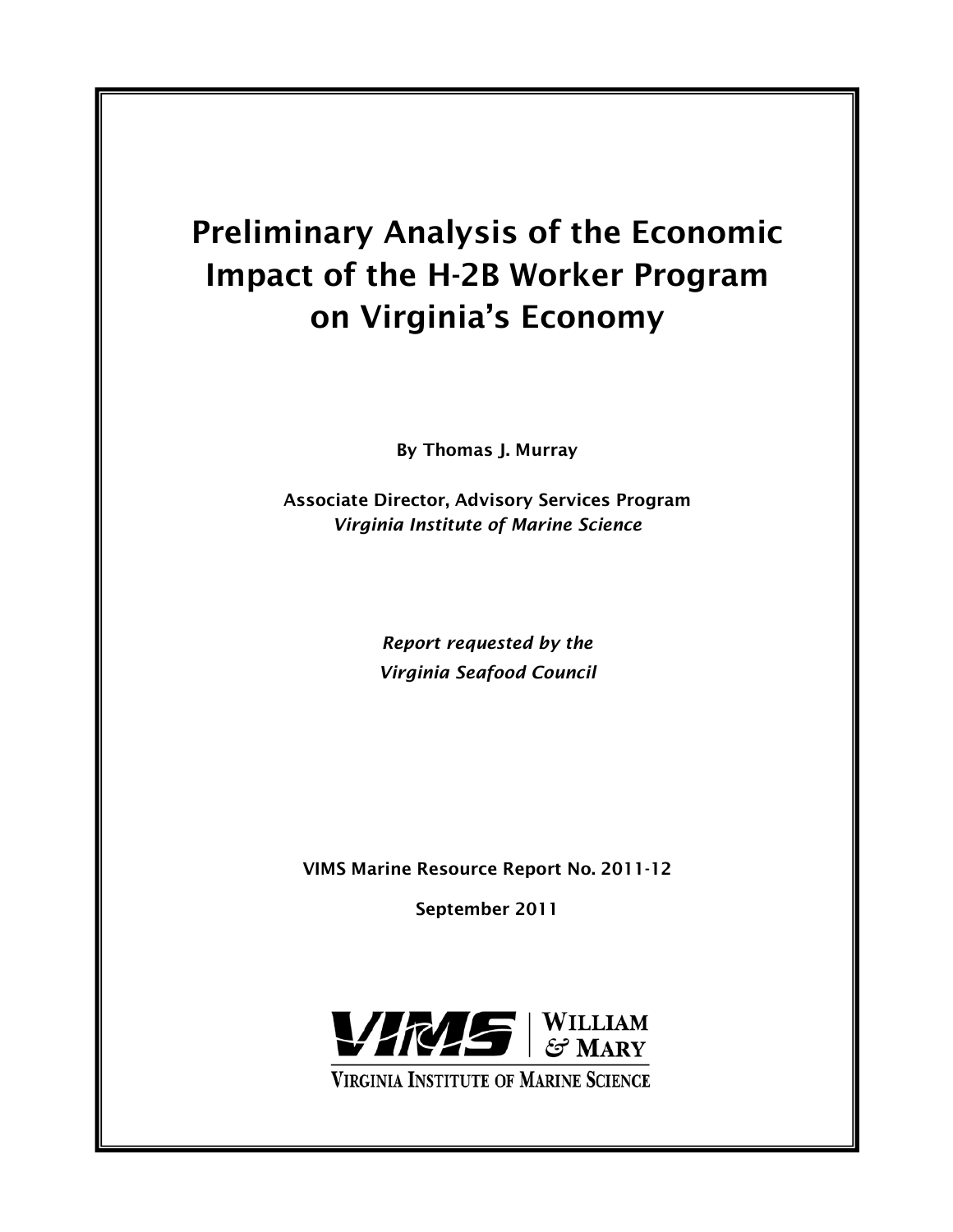### Preliminary Analysis of the Economic Impact of the H-2B Worker Program on Virginia's Economy

By Thomas J. Murray Associate Director, Advisory Services Program *Virginia Institute of Marine Science*

September 2011

#### *Background*

The commercial seafood industry, which includes all economic activity from harvesters to restaurants, generated \$407.9 million in output, \$239.0 million in value-added, and 3,923 full and part-time domestic jobs in 2004. [1](#page-2-0) Of that total output, \$252.6 million (62%) arises from seafood processing/wholesaling firms. Within the Virginia seafood industry, these firms are the primary clients for the H2-B worker program, completing much of the value-added processing for Virginia seafood establishments. According to the U.S. Department of Labor records, during 2010-2011 Virginia seafood processing and wholesaling establishments relied upon 1,660 H2-B seasonal contract workers for necessary processing of diverse products such as crabmeat, oysters, finfish, etc. This number adds to the estimated 745 full-time domestic processing/ wholesaling employees involved in the same activities.<sup>2</sup> To summarize, currently an estimated 70% of the value-added seafood processing in Virginia arises from the availability and productivity of the H2-B labor workforce.

#### *Analysis*

What impact would the loss of the H2-B visa workers in Virginia's seafood processing industry have on other employment in the region? It is assumed for this analysis that the loss of these temporary workers will not be mitigated by replacement from the domestic labor pool.

There are two unambiguous ways that domestic workers would be impacted by this loss:

• Related industries (i.e. harvesters, truckers, packaging, etc.) that supply seafood processors will experience a drop in demand for their output, resulting in less employment within those supporting industries. (*Indirect Effect*);

 $\overline{a}$ 

<span id="page-2-0"></span><sup>1</sup> Data according to the last complete study of this nature compiled by the Virginia Institute of Marine Science in 2005. *Economic Contributions of Virginia's Commercial Seafood and Recreational Fishing Industries: A User's Manual for Assessing Economic Impacts. J. Kirkley, T. Murray, J. Duberg. VIMS Marine Resource Report No. 2011-09. December 2005.* 

2010 commercial fishery landings in Virginia were \$198.8 million compared to \$160.2 in 2004. In view of this the various value estimates herein are significantly understated relative to 2011.<br><sup>2</sup> Ibid.

<span id="page-2-1"></span>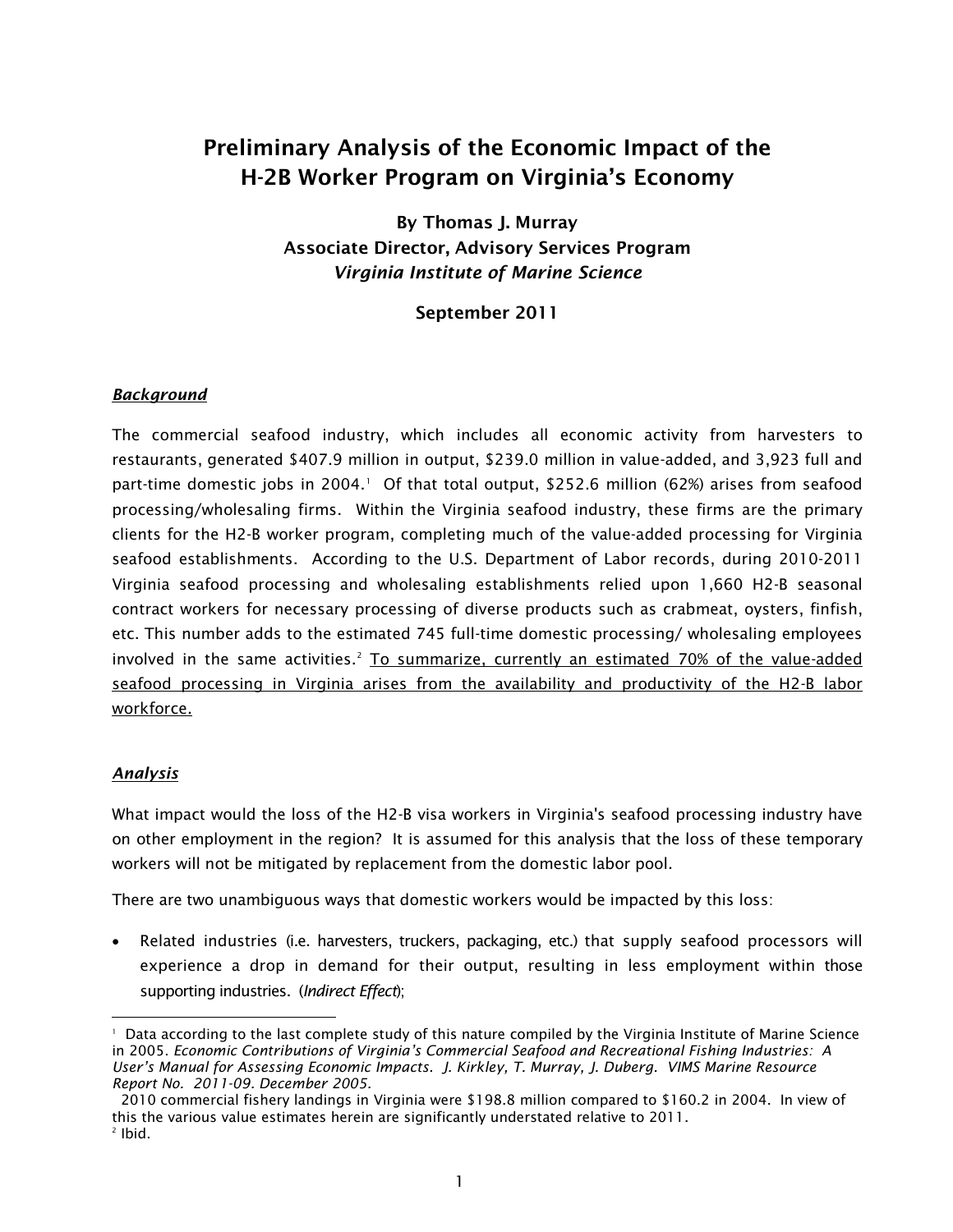• The resulting direct reduction in employee income–as well as the indirect loss of jobs– reduces spending in the State's economy impacting households whose earners are not directly or even indirectly associated with the seafood industry. (*Induced Effect*)

To understand the potential economic consequences of labor disruption at the processing/wholesale level, it is important to view those enterprises as a part of the overall seafood marketplace. Table 1 depicts the market channels that convey Virginia produced seafood from the water to the consumer. Linked both backwardly to the harvesting sector and forwardly to the eventual consumer, the processing sector both provides and enables immense value-added throughout the seafood marketing channels.<sup>[3](#page-3-0)</sup> In summary, seafood processed by Virginia companies is the source of much of the demand for harvesters, and makes further value addedcontributions possible up the market chain reaching the retail sectors, such as restaurant and food services.

| Table 1. Economic Impacts of the Virginia Seafood Industry, by Sector.                               |                  |                  |            |                |            |              |  |  |  |  |
|------------------------------------------------------------------------------------------------------|------------------|------------------|------------|----------------|------------|--------------|--|--|--|--|
| <b>Impact</b>                                                                                        | <b>Harvester</b> | <b>Processor</b> | Wholesaler | <b>Grocers</b> | Restaurant | <b>Total</b> |  |  |  |  |
| Sales/Output (\$000's)*                                                                              |                  |                  |            |                |            |              |  |  |  |  |
| Direct                                                                                               | 34,982           | 70,511           | 23,299     | 4,720          | 16,343     | 149,854      |  |  |  |  |
| Indirect                                                                                             | 10,758           | 14,514           | 4,620      | 723            | 3,241      | 33,856       |  |  |  |  |
| Induced                                                                                              | 32,661           | 110,820          | 28,819     | 10,789         | 41,173     | 224,262      |  |  |  |  |
| Total                                                                                                | 78,401           | 195,844          | 56,738     | 16,232         | 60,757     | 407,972      |  |  |  |  |
| Value-Added (\$000's)*                                                                               |                  |                  |            |                |            |              |  |  |  |  |
| Direct                                                                                               | 16,004           | 43,225           | 16,062     | 3,600          | 11,283     | 90,174       |  |  |  |  |
| Indirect                                                                                             | 6,421            | 8,875            | 2,863      | 457            | 2,063      | 20,679       |  |  |  |  |
| Induced                                                                                              | 18,770           | 63,293           | 16,521     | 6151           | 23,439     | 128,174      |  |  |  |  |
| Total                                                                                                | 41,196           | 115,393          | 35,446     | 10,208         | 36,784     | 239,027      |  |  |  |  |
| Domestic Employment (# Jobs)**                                                                       |                  |                  |            |                |            |              |  |  |  |  |
| Direct                                                                                               | 230              | 510              | 235        | 44             | 192        | 1,212        |  |  |  |  |
| Indirect                                                                                             | 61               | 116              | 44         | 6              | 48         | 276          |  |  |  |  |
| Induced                                                                                              | 321              | 1,083            | 326        | 105            | 600        | 2,436        |  |  |  |  |
| Total                                                                                                | 612              | 1,709            | 605        | 156            | 841        | 3,923        |  |  |  |  |
| * These figures refer to the productivity of the H2-B seasonal workers as well as the domestic labor |                  |                  |            |                |            |              |  |  |  |  |

force in the Seafood Industry.

\*\* Employment numbers only include full-time domestic workers.

 $\overline{a}$ 

<span id="page-3-0"></span><sup>&</sup>lt;sup>3</sup> In [economics,](http://en.wikipedia.org/wiki/Economics) the difference between the sale price and the production cost of a product is the value added per unit. Summing value added per unit over all units sold is total value added. Total value added is equivalent to Revenue less Outside Purchases (of materials and services).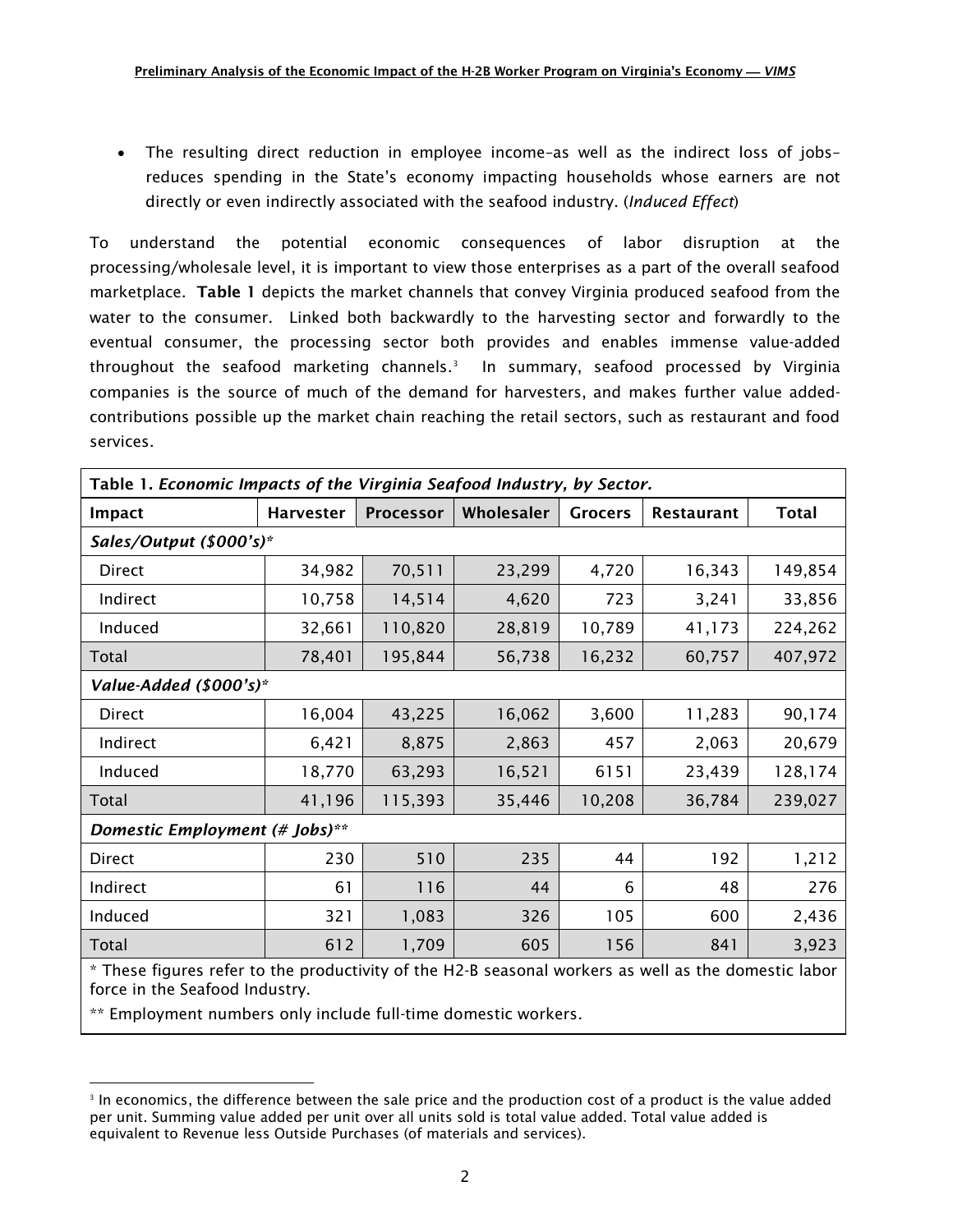The relative impact of the H2-B worker availability for the Virginia seafood processing and wholesaling industry on other domestic employment is summarized in Table 2, comparing economic impact on employment both with and without the H2-B workers. As shown, 1,944 total employments arise from processing and wholesaling activity with only *domestic* workers available. With H2-B workers available, total domestic employment rises to 4,616. Given the linkages below, *the loss of the H2-B workers in this sector is estimated to create an overall loss of domestic employment in Virginia of 2,672.*[4](#page-4-0)

In summary, each H2-B worker adds value to the domestic industry and creates an additional 1.6 jobs in Virginia for U.S. workers in support industries and other local businesses.

Table 2. *Employment Impacts Arising From H2-B Program in Virginia Seafood Industry-2010-2011*

| <b>Worker Origin</b>       | <b>Direct</b> | Indirect (U.S) | Induced $(U.S.)$ | Total (U.S.) |
|----------------------------|---------------|----------------|------------------|--------------|
| U.S.                       | 745           | 116            | 1083             | 1,944        |
| $H2-B$                     | 1660          | 258            | 2413             | 2,672        |
| Total Employment With H2-B |               |                |                  |              |
| Workers Available          | 2,405         | 374            | 3,496            | 4,616        |

Evaluating the economic impact another way, Table 3 reflects the losses in output by sector that would result from the lack of availability of the contract labor. Currently the processing and wholesaling activities of Virginia seafood companies contribute a total of \$252.6 million in economic output to the Commonwealth. With a reduction in processing capacity associated with the loss of the H2-B labor force, the Commonwealth of Virginia would experience a \$176.8 million reduction in economic activity in the processing and wholesaling sector. Further losses would accrue to firms providing inputs to that sector, and households would experience added declines in reduced labor income.

|                |  |  |  | Table 3. Total Output of Virginia's Seafood Processing/Wholesaling Sector With & Without |  |  |
|----------------|--|--|--|------------------------------------------------------------------------------------------|--|--|
| H2-B (\$000's) |  |  |  |                                                                                          |  |  |

|          | Processing | Wholesale | <b>Total Output</b> | <b>Total Output Without H2-B</b> | <b>Total Loss</b> |
|----------|------------|-----------|---------------------|----------------------------------|-------------------|
| Direct   | \$70,511   | \$23,299  | \$93,810            | \$28,143                         | \$65,667          |
| Indirect | \$14,514   | \$4,620   | \$19,134            | \$5,740                          | \$13,394          |
| Induced  | \$110,820  | \$28,819  | \$139,639           | \$41,892                         | \$97,747          |
| Total    | \$195,845  | \$56,738  | \$252,583           | \$75,775                         | \$176,808         |

<span id="page-4-0"></span> $\overline{a}$ <sup>4</sup> The estimates may be understated as the businesses which are heavily reliant on H2-B visa workers may cease to operate, creating an added loss in direct, indirect, and induced domestic jobs in Virginia.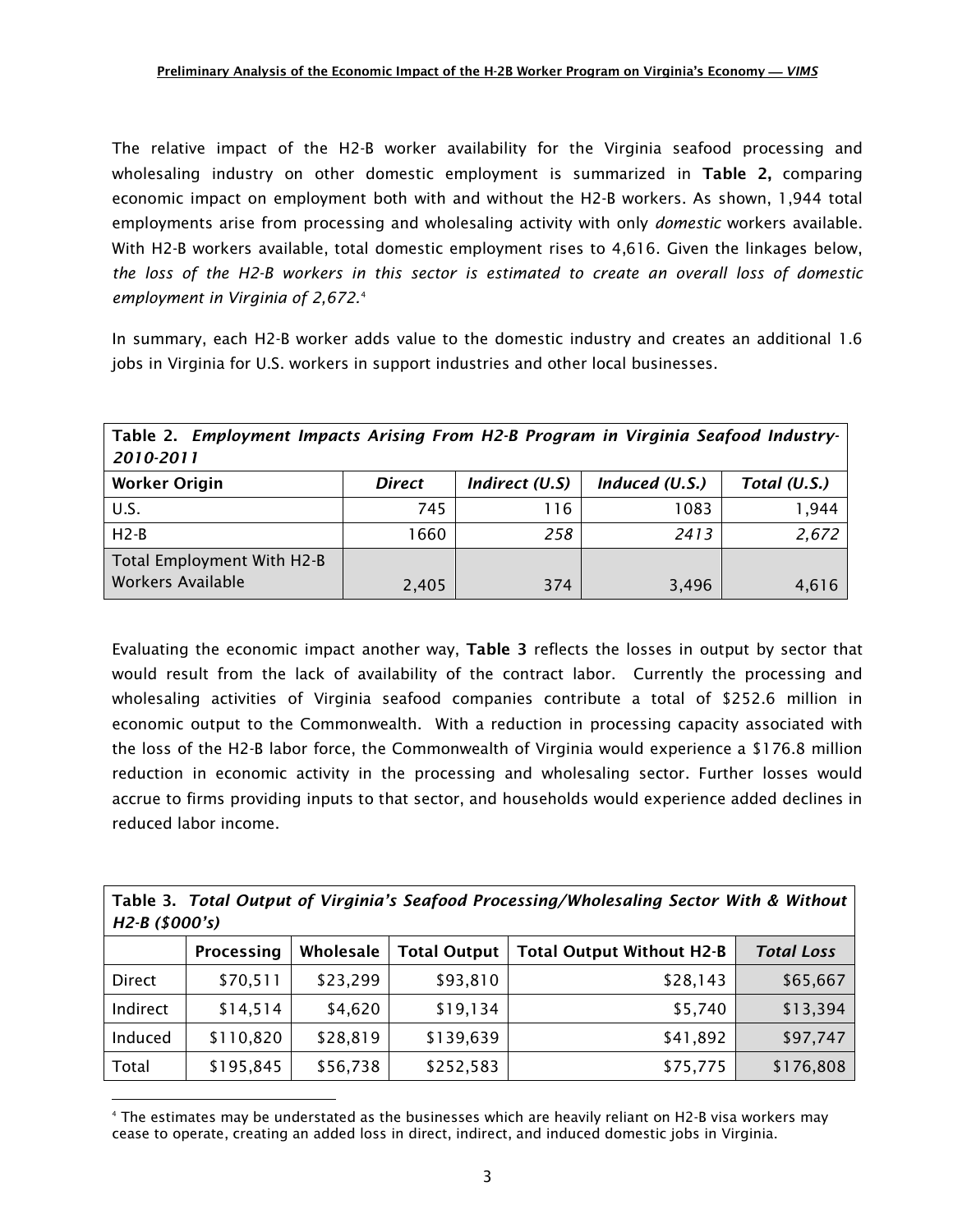#### *Economic Impact Modeling*

#### Economic Impact Analysis

Economic impact analysis begins with introducing a change in the output of goods and services using the multiplier model to analyze the effects on a region's economic base. Most regional input-output studies attempt to characterize either, the economic impacts of specified changes in final demand for a given set of products, services, and industries, or, the economic significance of specific industries in a regional and national economy. The research described herein accomplished the first task.

The standard input-output model estimates the direct, indirect, and induced economic implications of some basic economic activity. The secondary effects (the indirect and induced impacts), along with the basic economic activity estimates, provide an estimate of the "multiplier" effects from the basic activity (direct impact).<sup>[5](#page-5-0)</sup>

In the standard input-output model, measures of aggregate economic activity are used as a basis for estimating the total economic impact of the subject activity. For example, measures of direct employment or total sales in an industry are obtained, and these are then used as a basis for evaluating the total impact. In this report, estimates of the primary sales by category were obtained and used as the base measure of the "direct impact" of the industry.

Given this measure of the direct purchases of the seafood-related industry, an estimate is made of the indirect impacts using information on the interactions between these industry sectors and other economic sectors which are, to varying extent, dependent upon such seafood-related industry.

For example, suppliers of materials into the seafood-related products manufacturing, transportation, storage, marketing and distribution are also dependent upon the sales of seafoodrelated goods and services. These added sales or impacts are referred to as the "indirect impacts." Such "indirectly" dependent sectors include hundreds of other types of manufacturing and trade, for which industrial classifications range from "Boat Building and Repairing" to "Veneer and Plywood."

Ultimately, the direct sales activity and the resulting indirect activity, generate some increases in the general level of employment and income in the study area. The extra income generated in this

 $\overline{a}$ 

<span id="page-5-0"></span><sup>&</sup>lt;sup>5</sup> A Glossary of economic impact definitions is contained in Attachment 1.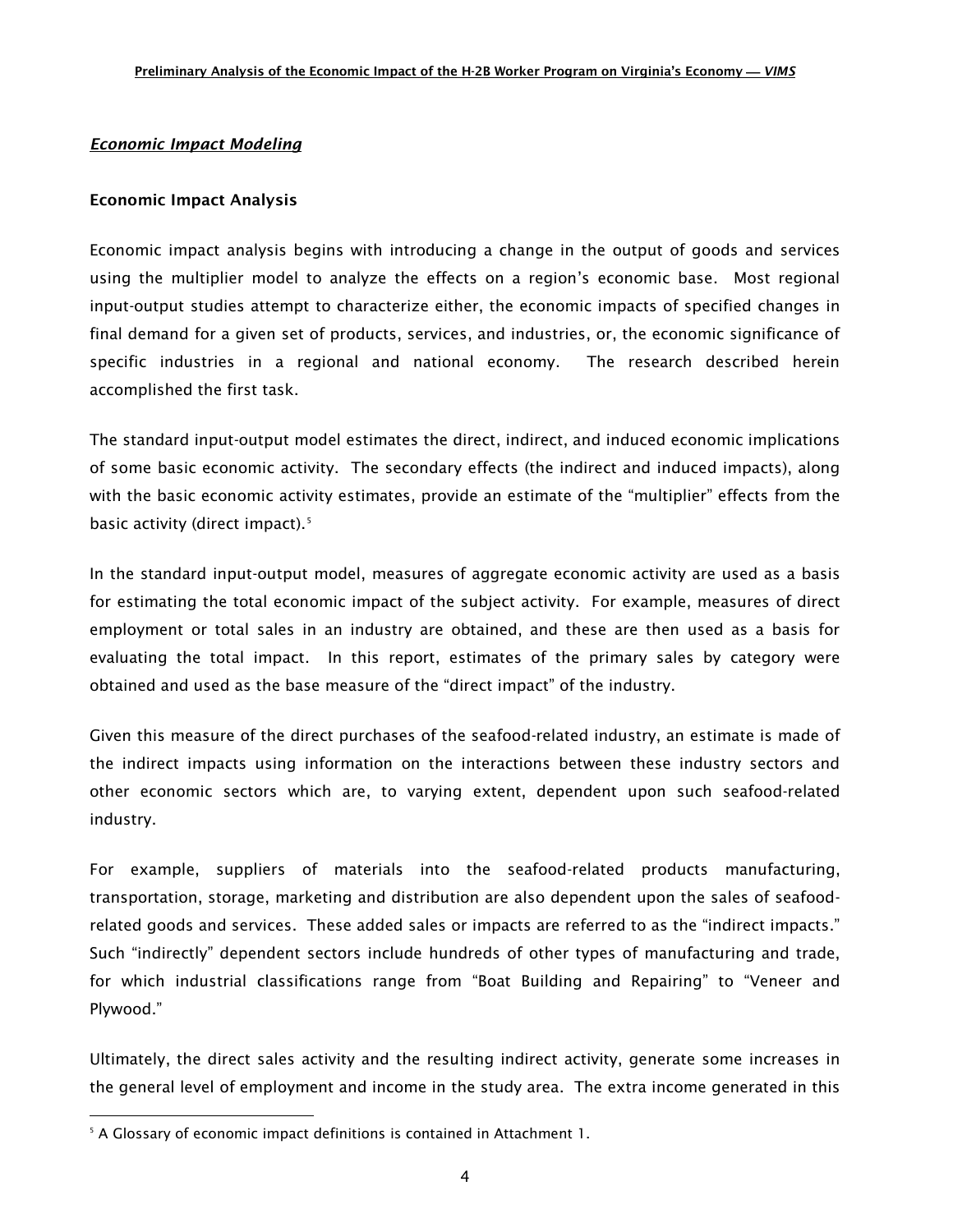way leads to a third "wave" of economic impact through greater household expenditures on goods and services. Much of this additional re-spending will also occur within the study area, further expanding economic activity. These effects are referred to as the "induced impacts" of the industry.

To summarize, because of the interrelationships among the many sectors of Virginia's economy, seafood sales to non-residents generates additional waves of economic impact. Expenditures by out-of-region seafood consumers are "exports" from Virginia's economic base and these transactions initiate multiple rounds of economic impact among Virginia's businesses and households.

#### Economic Input-Output Model Application **─** IMPLAN

Many economic impact studies use information from a regional inter-industry impact (inputoutput) model such as *Impact Planning for Analysis* (IMPLAN). IMPLAN is a nationally recognized economic model used for community/regional economic impact analysis across the country. The model uses input-output analysis in tandem with regional social accounting matrices and multipliers. IMPLAN divides the total national economy into 440 sectors corresponding to North American Industry Classification System (NAICS) codes related to agriculture, extraction, manufacturing, transportation, wholesale trade, retail trade, services and government. Data on these 440 industry sectors is based on national input/output or industry transaction tables (Minnesota IMPLAN Group, 2007). The IMPLAN model used herein was regionalized for this study to reflect the City of Hampton. In addition to the modeling software, individual state data must be purchased from IMPLAN to use in the model. Running the basic IMPLAN model with Virginia data yields the necessary employment, income and output multipliers to apply to the expenditure data.

In order to estimate economic activity, each category of expenditure by the seafood industry was first matched to one or more of the IMPLAN sectors. In most instances, this matching is straightforward.

Seafood industry expenditures must be allocated by the proportion of the expenditure attributed to the value added by the retail, wholesale, transportation and producing sectors before applying the IMPLAN multipliers. Each of those sectors will have their own set of impacts on Virginia's economy. Allocation of the expenses is done through national averages of the margins for these expenditure categories as supplied in the IMPLAN data. If the expenditures are for services such

5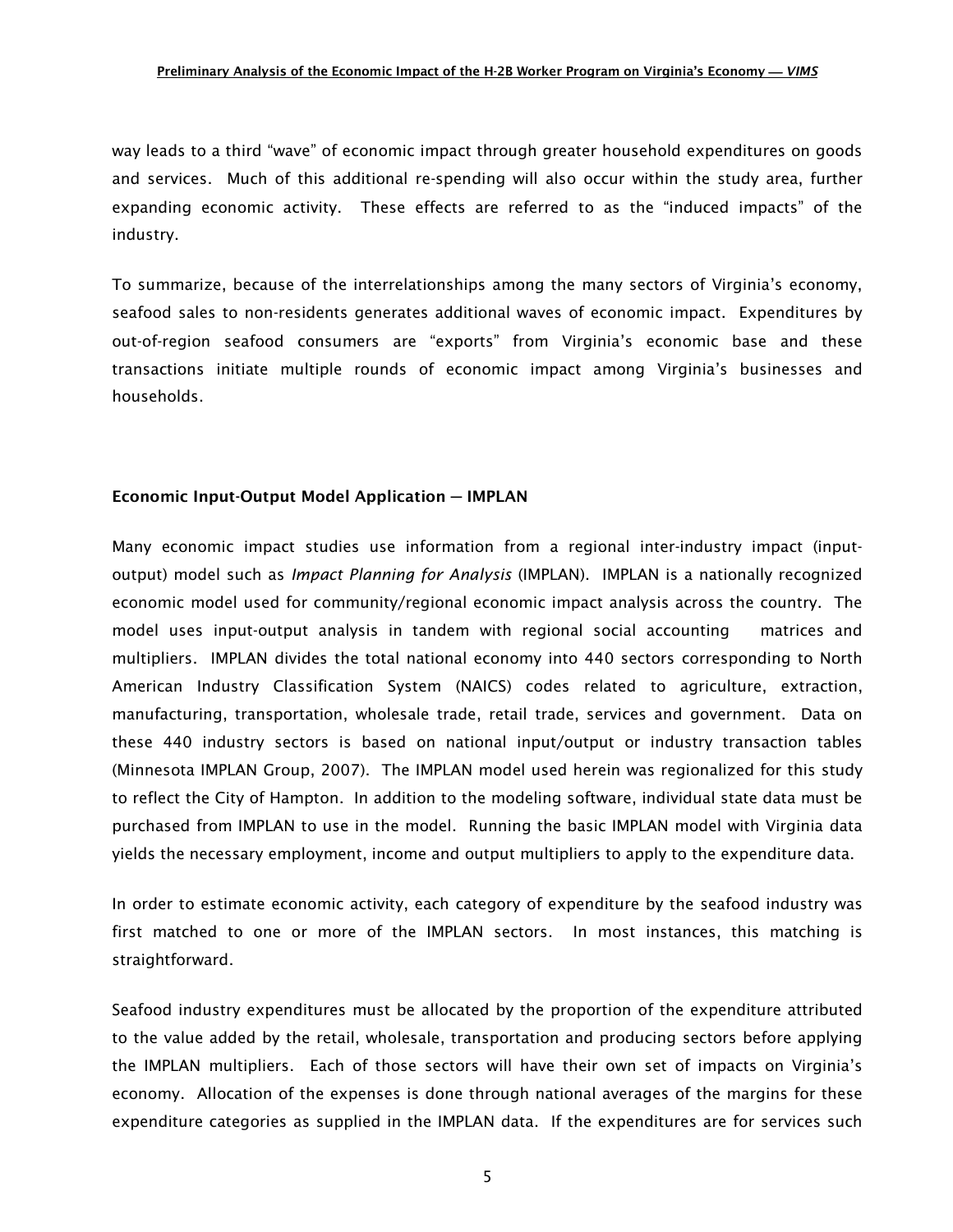as at a brokerage, it is not necessary to calculate margins, as the full expenditure is applied to the service sector and matched to an IMPLAN multiplier.

After expenditures are broken down using margins into the various IMPLAN sectors, they are then multiplied by a regional purchase coefficient (RPC) before applying the economic activity multipliers. A regional purchase coefficient indicates the extent to which the demand for a good or service can be met by a Virginia-based industry. RPC's, expressed as percentages, are provided by IMPLAN for all sectors in Virginia.

The final components of the economic impact analysis are the economic activity multipliers. The multipliers estimate the amount of employment, income or output that a given level of expenditure generates, after it has been adjusted by the RPC. Employment multipliers provide impacts in terms of jobs (full-time, part-time and seasonal). IMPLAN includes several income multipliers. For this project, two types of income impacts were calculated: personal income and total income. Personal income includes employee compensation (wages and salaries), while total income includes personal income plus proprietor (self-employment) income and other property income (e.g., rent). For output impacts, IMPLAN utilizes a Type I and modified Type III multiplier. The Type I output multiplier provides the relationship between the State expenditures and the direct output or sales in the state. The Type III multiplier includes the additional indirect and induced effects created by the initial expenditure amount.

An ongoing issue in the professional literature on economic impact and input-output analysis is the true value of the costly "survey approach." It is reasonable to assume that without major structural shifts and technological change within the overall economy, multipliers do not change greatly from year to year. Thus, in terms of simple analysis of the aggregate impacts of activity on the regional economy, for the purpose of this study it is appropriate that estimates of the multiplier are used. Further, if spending by industry sector does not change greatly from year to year, then it is sufficient to update these expenditures on an annual basis, based on the change in the value of seafood harvested. While it has not been modeled herein the increase in Virginia's seafood harvest value between 2004 and 2010 (+\$36.6 million) further positively impacts the Commonwealth economic base and households.